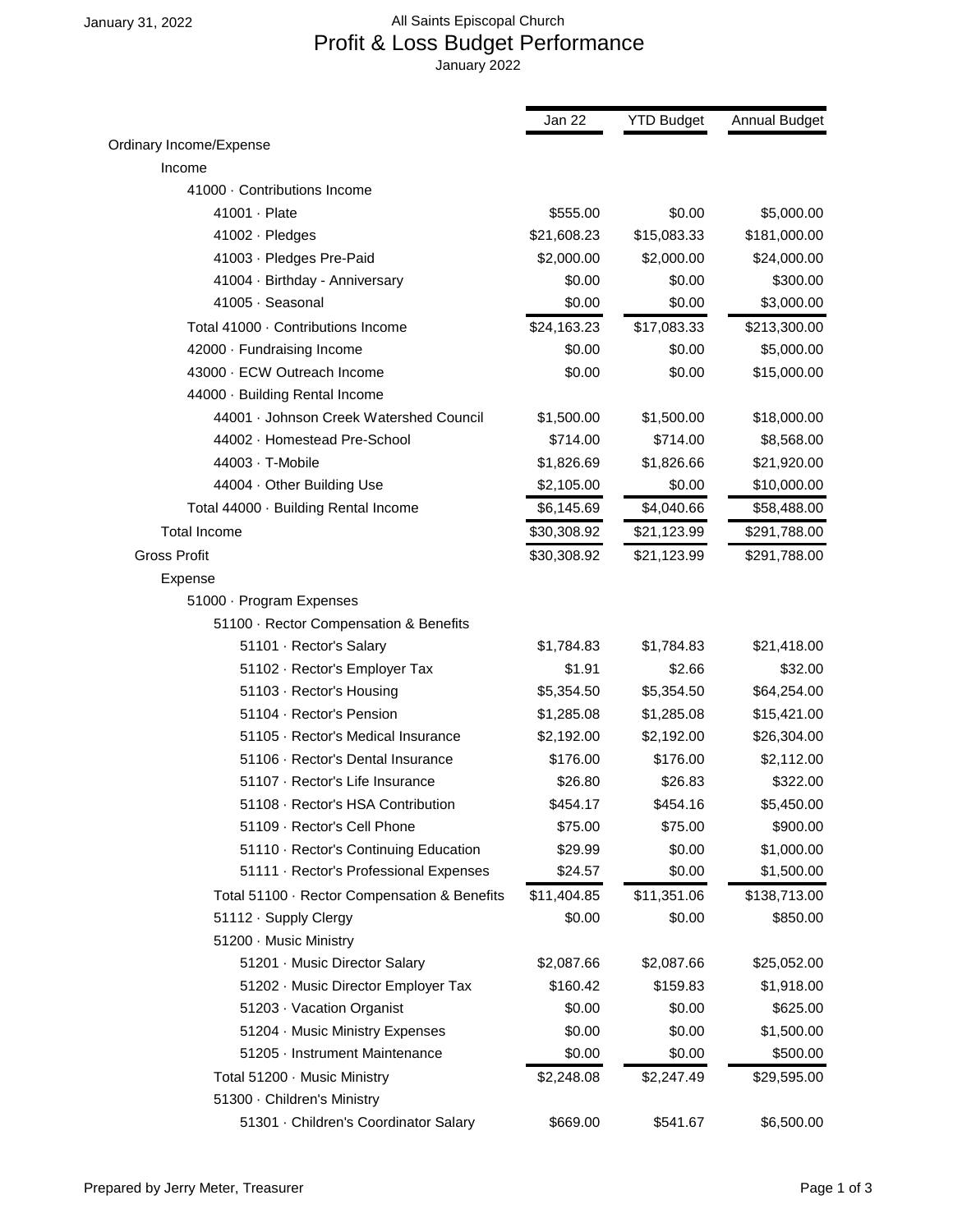## January 31, 2022 **All Saints Episcopal Church**  Profit & Loss Budget Performance January 2022

|                                         | Jan 22       | <b>YTD Budget</b> | Annual Budget |
|-----------------------------------------|--------------|-------------------|---------------|
| 51302 · Children Coord Employer Tax     | \$51.46      | \$40.67           | \$488.00      |
| 51303 · Child Care Provider Salary      | \$173.25     | \$174.33          | \$2,092.00    |
| 51304 · Child Care Prov Employer Tax    | \$13.37      | \$14.25           | \$171.00      |
| 51305 · Children's Ministry Expenses    | \$0.00       | \$0.00            | \$500.00      |
| Total 51300 · Children's Ministry       | \$907.08     | \$770.92          | \$9,751.00    |
| 51400 · Youth Ministry                  |              |                   |               |
| 51401 · Youth Coordinator Salary        | \$0.00       | \$0.00            | \$2,292.00    |
| 51402 · Youth Coord Employer Tax        | \$0.00       | \$0.00            | \$172.00      |
| 51403 · Artist in Residence Salary      | \$0.00       | \$0.00            | \$2,292.00    |
| 51404 · Artist in Residence Employ Tax  | \$0.00       | \$0.00            | \$172.00      |
| 51405 · Youth Ministry Expenses         | \$0.00       | \$0.00            | \$500.00      |
| Total 51400 · Youth Ministry            | \$0.00       | \$0.00            | \$5,428.00    |
| 51500 · Outreach Ministry               |              |                   |               |
| 51501 · Adult Education                 | \$0.00       | \$0.00            | \$100.00      |
| 51502 · Altar Guild                     | \$0.00       | \$0.00            | \$1,200.00    |
| 51503 · Evangelism                      | \$41.20      | \$0.00            | \$100.00      |
| 51504 · Outreach Coordinator Salary     | \$1,000.00   | \$0.00            | \$0.00        |
| 51505 · Outreach Coord Employer Tax     | \$76.94      | \$0.00            | \$0.00        |
| 51506 · Grant for Outreach Coordinator  | $-$1,076.94$ | \$0.00            | \$0.00        |
| Total 51500 · Outreach Ministry         | \$41.20      | \$0.00            | \$1,400.00    |
| 51600 · Digital Ministry                |              |                   |               |
| 51601 · Digital Director Salary         | \$520.00     | \$520.00          | \$6,240.00    |
| 51602 · Digital Director Empl Tax       | \$40.04      | \$39.00           | \$468.00      |
| 51603 · Digital Ministry Expenses       | \$20.85      | \$0.00            | \$500.00      |
| Total 51600 · Digital Ministry          | \$580.89     | \$559.00          | \$7,208.00    |
| Total 51000 · Program Expenses          | \$15,182.10  | \$14,928.47       | \$192,945.00  |
| 52000 · Administrative Expenses         |              |                   |               |
| 52001 · Administrative Assistant Salary | \$2,408.75   | \$1,995.08        | \$23,941.00   |
| 52002 · Admin Assistant Employer Tax    | \$185.56     | \$157.08          | \$1,885.00    |
| 52003 Grant for Admin Assistant         | $-$ \$833.33 | $-$ \$833.33      | $-$10,000.00$ |
| 52004 · Admin Assistant Insurance       | \$658.00     | \$658.00          | \$7,896.00    |
| 52005 · Admin Assistant Pension         | \$216.79     | \$179.58          | \$2,155.00    |
| 52006 · Bluetick Janitorial Services    | \$685.00     | \$685.00          | \$8,220.00    |
| 52007 · Office Expenses & Supplies      | \$112.98     | \$0.00            | \$1,300.00    |
| 52008 · Postage & Delivery              | \$0.00       | \$0.00            | \$1,000.00    |
| 52009 · Office Telephone                | \$313.13     | \$313.00          | \$3,756.00    |
| 52010 · Copier                          | \$463.63     | \$316.66          | \$3,800.00    |
| 52011 · Computer Maintenance            | \$0.00       | \$0.00            | \$200.00      |
| 52012 · Advertising                     | \$0.00       | \$0.00            | \$250.00      |
| $52013 \cdot V$ estry                   | \$0.00       | \$0.00            | \$300.00      |
| 52014 · Clergy Conference               | \$0.00       | \$0.00            | \$300.00      |
| 52015 · Convention                      | \$0.00       | \$0.00            | \$250.00      |
| 52016 · Breeze Church Management        | \$50.00      | \$50.00           | \$600.00      |
| Total 52000 · Administrative Expenses   | \$4,260.51   | \$3,521.07        | \$45,853.00   |